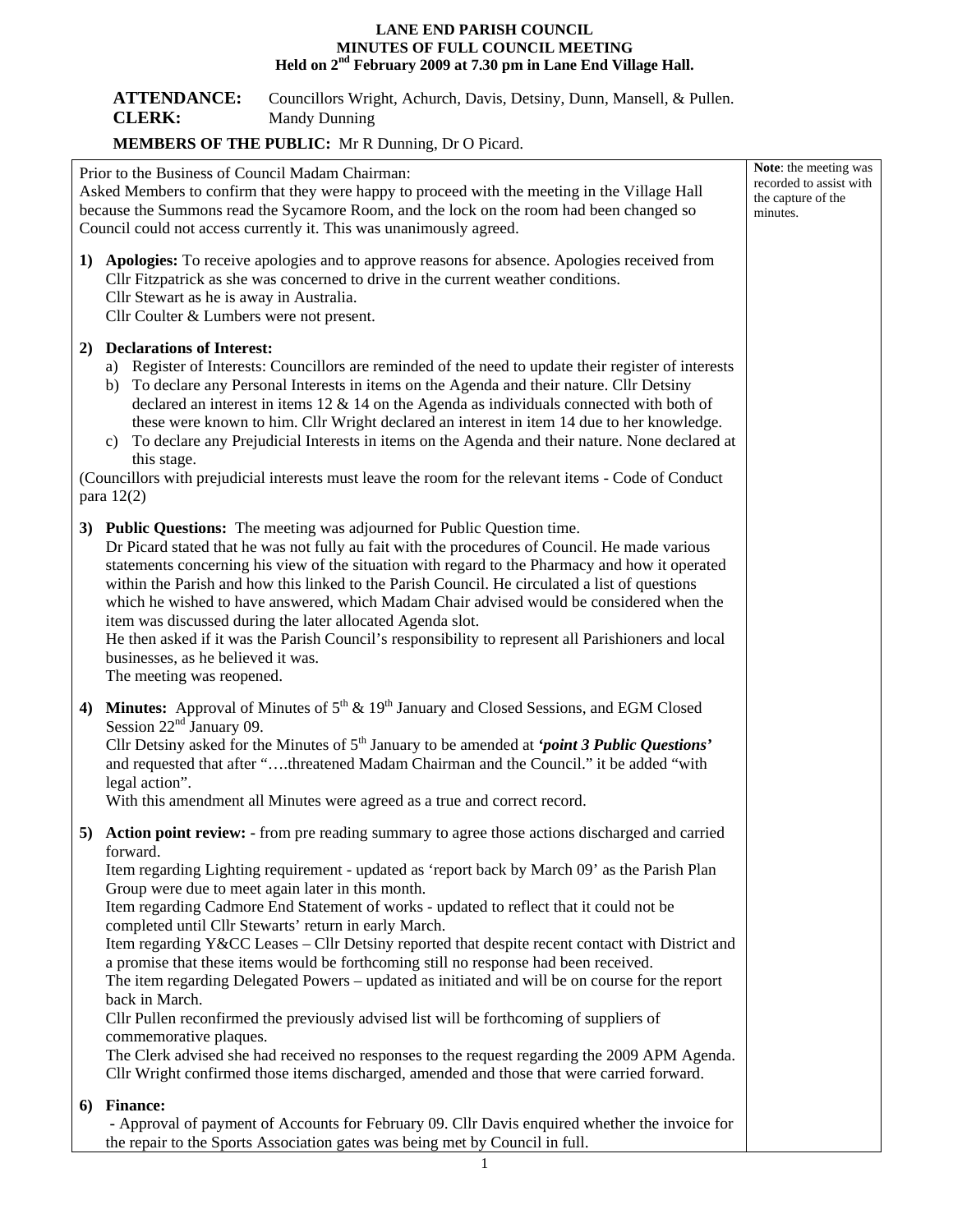|    | It was confirmed that it was, as these are the responsibility of Council.<br>Cllr Dunn enquired about the entry for Dog waste removal, The Clerk confirmed that this was for<br>the emptying of the one bin at the playing fields on an eight week cycle.<br>There were no queries on the monthly budget report or on the quarterly report for percentage of<br>budget spends.<br>Cllr Pullen proposed & Cllr Mansell seconded the expenditure. The Council resolved the<br>expenditure for the month on the listing unanimously.<br>- Approval of (i) Risk Assessment and (ii) the Asset register (iii) retention of Council Insurance<br>providers (year 2 of 3 year contract).<br>(i) Madam Chair proposed that going forward, if done as a working group activity, other members<br>of Council should undertake this activity. Cllr Davis confirmed he would be happy to participate.<br>Cllr Detsiny highlighted the first item on the Risk Assessment to Council regarding the Building<br>Insurance for the Community Centre that Council would reimburse WDC for this charge.<br>Cllr Dunn enquired about the indicators in the level column, this was clarified.<br>There being no further queries, Council resolved the approval of the Risk Assessment 2008/09.<br>(ii) Madam Chair proposed again that this be undertaken by other members of Council next year.<br>Council resolved the approval of the Asset register and the depreciation for 2008/09.<br>(iii)Council resolved the retention of the three year Insurance contract.<br>-Approval of the retention of Internal Auditor for 08/09 Accounts.<br>Cllr Pullen proposed the existing Auditor be retained, Cllr Mansell seconded. The Council<br>resolved this unanimously.<br>-Approved Clarion 2009 (information only) It was confirmed that 9 of 11 Councillors had<br>approved the charges by $21st$ January to allow the invoices to be issued. | <b>Action: Clerk. Done</b>                                                                 |
|----|------------------------------------------------------------------------------------------------------------------------------------------------------------------------------------------------------------------------------------------------------------------------------------------------------------------------------------------------------------------------------------------------------------------------------------------------------------------------------------------------------------------------------------------------------------------------------------------------------------------------------------------------------------------------------------------------------------------------------------------------------------------------------------------------------------------------------------------------------------------------------------------------------------------------------------------------------------------------------------------------------------------------------------------------------------------------------------------------------------------------------------------------------------------------------------------------------------------------------------------------------------------------------------------------------------------------------------------------------------------------------------------------------------------------------------------------------------------------------------------------------------------------------------------------------------------------------------------------------------------------------------------------------------------------------------------------------------------------------------------------------------------------------------------------------------------------------------------------------------------------------------------------------------------------------|--------------------------------------------------------------------------------------------|
| 7) | <b>Clarion Review:</b> To receive an update on the Parish Plan Communications findings.<br>Cllr Detsiny updated Council on the progress to date. Cllr Dunn shared copies of the mock up<br>cover ideas, and internal contents. He stated that the concept was to provoke and stimulate people<br>to pick it up, to ensure that it was simple in design with a clear type face, and to serve the<br>Community. The proposal is that the 'V' be dropped so the name becomes just 'Clarion' with the<br>five villages being named to ensure the feeling of belonging is retained. Additionally an inclusion<br>of a 'Public Questions' section with answers from Council, and a 'Dates for your diary' section to<br>be added. Cllr Dunn then made reference to the email received from Cllr Achurch that day with<br>an output from the Business Group on the concept of 'ClariOnline' which the Business Group<br>had unanimously agreed needed to be shared with the Communications group to ensure<br>consistency of design and contents.                                                                                                                                                                                                                                                                                                                                                                                                                                                                                                                                                                                                                                                                                                                                                                                                                                                                                   |                                                                                            |
|    | Madam Chair closed the meeting at 20.07 for Dr Picard to make comment; she reopened the meeting at 20:10.<br>Cllr Detsiny asked for endorsement from the Council for this to progress and advised that the<br>research undertaken by the Clerk indicated that at present the magazine should be retained as<br>quarterly. Council resolved this should occur.<br>Cllr Detsiny stated that the Clerk should be encouraged to obtain further quotes for the Clarion so<br>to improve the quality of the printing, and that Council would need to accept that this may cause<br>additional expenditure over and above the current level.<br>Cllr Wright asked Cllr Achurch who would 'police' the blog of the proposed ClariOnline. Cllr<br>Achurch stated that contents would need to be filtered, and it had been recognised that this would<br>need to be addressed.<br>Cllr Detsiny proposed that the name become Clarion going forward with the new style.<br>Council resolved this unanimously.<br>Cllr Achurch proposed that the Communications & Business groups jointly meet to discuss how<br>this is taken forward in synergy. Council resolved this approach.<br>Cllr Detsiny also requested that the Parish website designer be copied in on the ClariOnline                                                                                                                                                                                                                                                                                                                                                                                                                                                                                                                                                                                                                                                       | <b>Action: Clerk</b><br><b>Action:</b> Group leads<br>to organise<br>Action: Cllr Achurch. |
|    | information.                                                                                                                                                                                                                                                                                                                                                                                                                                                                                                                                                                                                                                                                                                                                                                                                                                                                                                                                                                                                                                                                                                                                                                                                                                                                                                                                                                                                                                                                                                                                                                                                                                                                                                                                                                                                                                                                                                                 | Done                                                                                       |
| 8) | Sydney House: In the absence of Cllr Coulter this item was deferred until March Agenda.                                                                                                                                                                                                                                                                                                                                                                                                                                                                                                                                                                                                                                                                                                                                                                                                                                                                                                                                                                                                                                                                                                                                                                                                                                                                                                                                                                                                                                                                                                                                                                                                                                                                                                                                                                                                                                      |                                                                                            |
| 9) | Clerk's report: including Correspondence and Reports received (List as pre-reading, which are<br>available for inspection from the Clerk on request)<br>Points 5. Copy to Cllr Detsiny.<br>Point 6. Copy to Cllr Mansell.<br>Point 7. The Clerk expanded on this item to advise that the other party in this matter had now<br>agreed the report and plan and that the Solicitor was preparing the papers to complete.<br>Point 14. No takers                                                                                                                                                                                                                                                                                                                                                                                                                                                                                                                                                                                                                                                                                                                                                                                                                                                                                                                                                                                                                                                                                                                                                                                                                                                                                                                                                                                                                                                                                |                                                                                            |